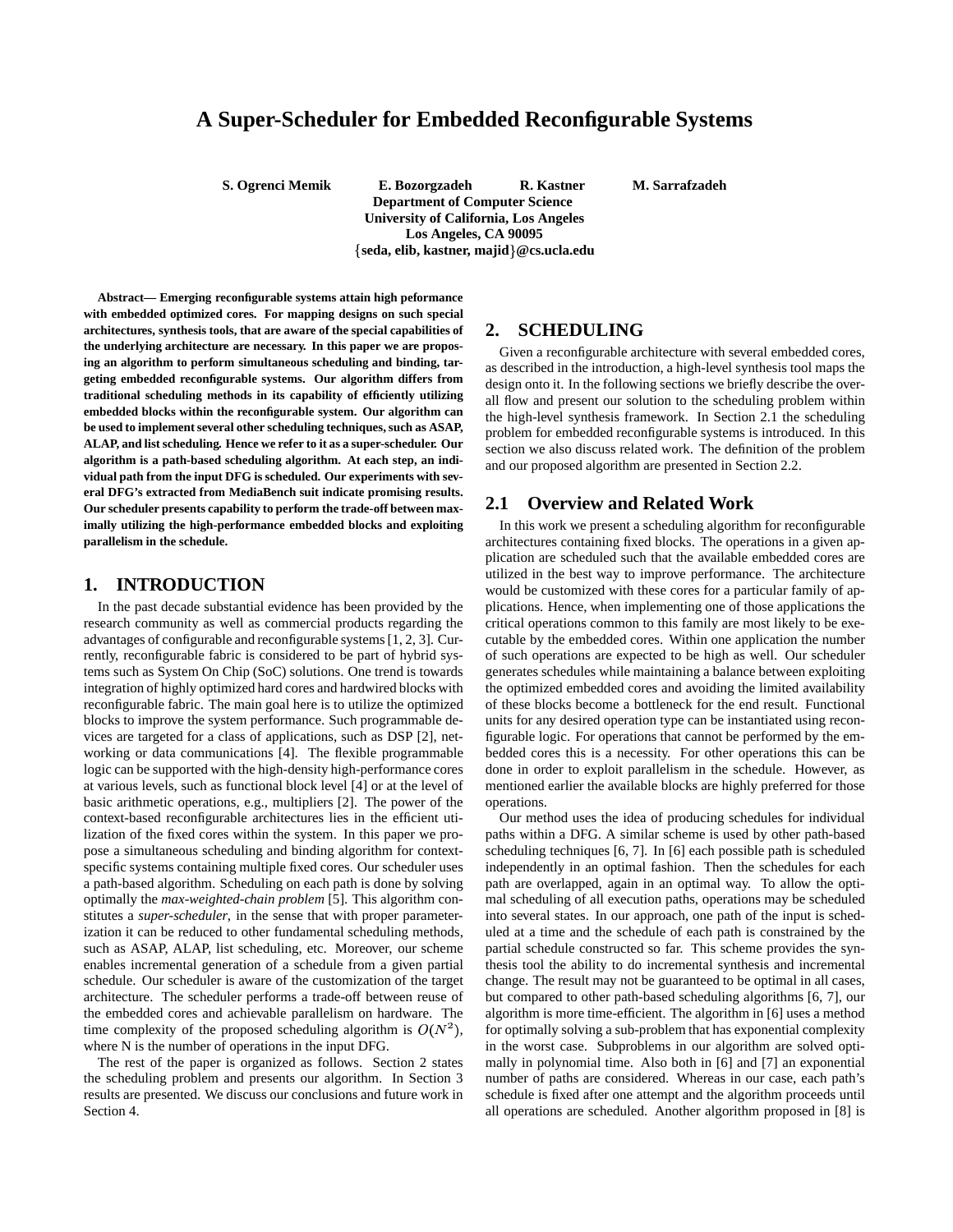based on bipartite graph matching. In this work a bipartite matching is performed and the result is pruned with a heuristic in order to comply with precedence constraints. Our approach to the problem is different, such that we generate bipartite graphs for matching by observing dependencies to begin with. Then each matching problem is solved optimally in polynomial time. In this paper we show how to optimally solve the maximum-weight-matching problem while satisfying all precedence constraints in polynomial time.

Our algorithm can be easily reduced to basic scheduling algorithms, such as ASAP, ALAP, and list scheduling by proper parameterization. We will elaborate on this in Section 2.3.

## **2.2 Our Scheduling Algorithm**

Given a Data Flow Graph (DFG) as input, the problem of simultaneous scheduling and binding is assigning a clock cycle as a start time and a resource to each operation in the DFG. A schedule is valid if:

- For each operation a valid start time and a binding is defined.
- Data dependencies imposed by the DFG are not violated:  $\forall (op1, op2), start_{op2} > finish_{op1}$
- Each resource can perform *at most* one operation at any given clock cycle:  $\forall op_i, \forall op_j, if start_{on_i} \leq start_{on_i} \leq finish_{on_i} then$  be

 $\begin{aligned} Binding(op_i) \neq \textit{Binding}(op_j). \end{aligned}$ 

Our method provides an incremental scheduling scheme by handling one path within the given DFG at a time. The global problem is first divided into sub-problems of scheduling individual paths. The sub-problem is then solved with a bipartite graph matching approach.

**Selection of Paths in the DFG:** Paths are selected from the input DFG according to criticality. After a selected path is scheduled, the schedules of the operations on it are fixed. A new path is selected in the next iteration. The schedule of each newly selected path depends on the existing partial schedule.

**Scheduling of Paths using Non-Crossing Bipartite Matching:** Given a DFG and a target architecture the first step is to setup a *resource assignment table*. The rows in this table correspond to clock cycles and each column corresponds to a hardware resource. The architecture specifications provide information on the types and numbers of fixed blocks. For each of those a column is generated. The table is extended with new columns as reconfigurable modules are added to the binding set. If an operation is scheduled at a certain cycle on a hardware resource, the corresponding entry in the table is marked as well as consecutive cycles within the same column for the duration of the operation's execution time.

The problem instance for a path P is then converted to a bipartite graph representation  $B(V, E)$ , where

 $V = O \cup C, O = \{ op_i \mid op_i \in P \}$  and  $C = \{ cycle_i \mid 1 \leq i \leq \dots \text{in maximum} \}$  $max_{cycles}$ 

$$
E=\{(u,v)\mid u\in O, v\in C\}
$$

An example of a possible representation is depicted in Figure 1(a). Every edge in  $B$  is associated with a weight  $w$ . Edges of  $B$  are gen-can erated while obeying the data dependencies between operations on the same path. In addition, dependencies among already scheduled operation in previous path and the currently scheduled path are considered. The last issue to consider is related to the availability of hardware resources. If the algorithm is applied to a model with fixed amount of resources, then the following holds:

If for an operation  $u$  there are no available resources at cycle  $i$ , then there cannot be an edge between  $u$  and  $i$ . This information is obtained from the resource assignment table.

Each edge is assigned a weight  $w$  that represents conceptually the following:

- From a single operation's perspective, the weight  $w$  of an edge  $e = (u, v)$  represents the tendency of operation u to be scheduled at clock cycle  $v$ . Each operation would preferably be scheduled at the clock cycle onto which an edge from the operation is incident with highest weight.
- Comparing several operations with connecting edges to the same clock cycle, the operation with highest edge weight would have highest priority.

We generate weights for the edges in the bipartite graph considering several factors. The most obvious one being the tendency of operations to be scheduled *early*. Since the primary goal is to obtain a schedule with low latency the algorithm should not delay the schedule of operations. In addition, since fixed cores are optimized blocks, matching operations are desired to be executed on those. When considering two different cycles for possible start time of an operation, the one with an available fixed block would be preferred over another at which no optimized fixed block is free. In this manner the customized features of the target architecture can be exploited best. Similarly further considerations can be incorporated into the computation of edge weights. A combination of various cost metrics can be tuned according to the current needs.

The solution to the scheduling problem of a given path  $P$  is now finding a non-crossing matching on the constructed bipartite graph such that the sum of edge weights are maximized. We find this matching by converting the problem into a geometric representation. For each possible matching indicated by an edge in the bipartite graph, a point in the x-y plane is created. For  $e = (u, v)$  a point  $p(x, y)$  is created, such that  $x = index(u)$  and  $y = index(v)$ . This is shown in Figure 1(b). The weight of each edge is transferred as a weight to the corresponding point in the plane. The problem of finding a maximum-weight non-crossing matching is now equivalent to finding a maximum-weight chain of length  $k$ , where  $k$  is equal to the number of operations on path  $P$ . Within this chain each point *dominates* the preceding point, hence dependencies are observed.

**Definition** 1. *Point*  $p = (p_x, p_y)$  *dominates point*  $q = (q_x, q_y)$ *iff*  $p_x > q_x \land p_y > q_y$ .

**Definition** 2. *Each point in the plane is associated with a level, such that none of the points in the same level dominate each other. Points in higher levels dominate points in lower levels.*

**Definition** 3. *The level associated with a point in the plane is equal to the highest level among the points dominated by incremented by one. The origin is assumed to have level* 0.

**Lemma** 2.1. *There are exactly k levels in the resulting point set in maximum-weight non-crossing matching problem and two points have same level iff they have the same x-coordinate.*

**Proof:** Since there are only  $k$  possible different x-coordinates, there can only be k possible levels. Every x-coordinate corresponds to one of the  $k$  operations on path P. The points with same x-coordinate, but different y-coordinates have the same level, since none of them can dominate another. Let two points  $p_1 = (x_1, y_1)$  and  $p_2 = (x_2, y_2)$ be at different x-coordinates, such that  $x_1 < x_2$ , i.e. on the path P, operation corresponding to  $p_1$  precedes operation corresponding to  $p_2$ . In order for these points to have the same level  $y_2$  must be less then or equal to  $y_1$ , otherwise  $p_2$  would have dominated  $p_1$ . There can not exist such a point  $p_2$ , because the first rule of edge generation prohibits assignment of an edge to  $p_2$  anytime equal or earlier to the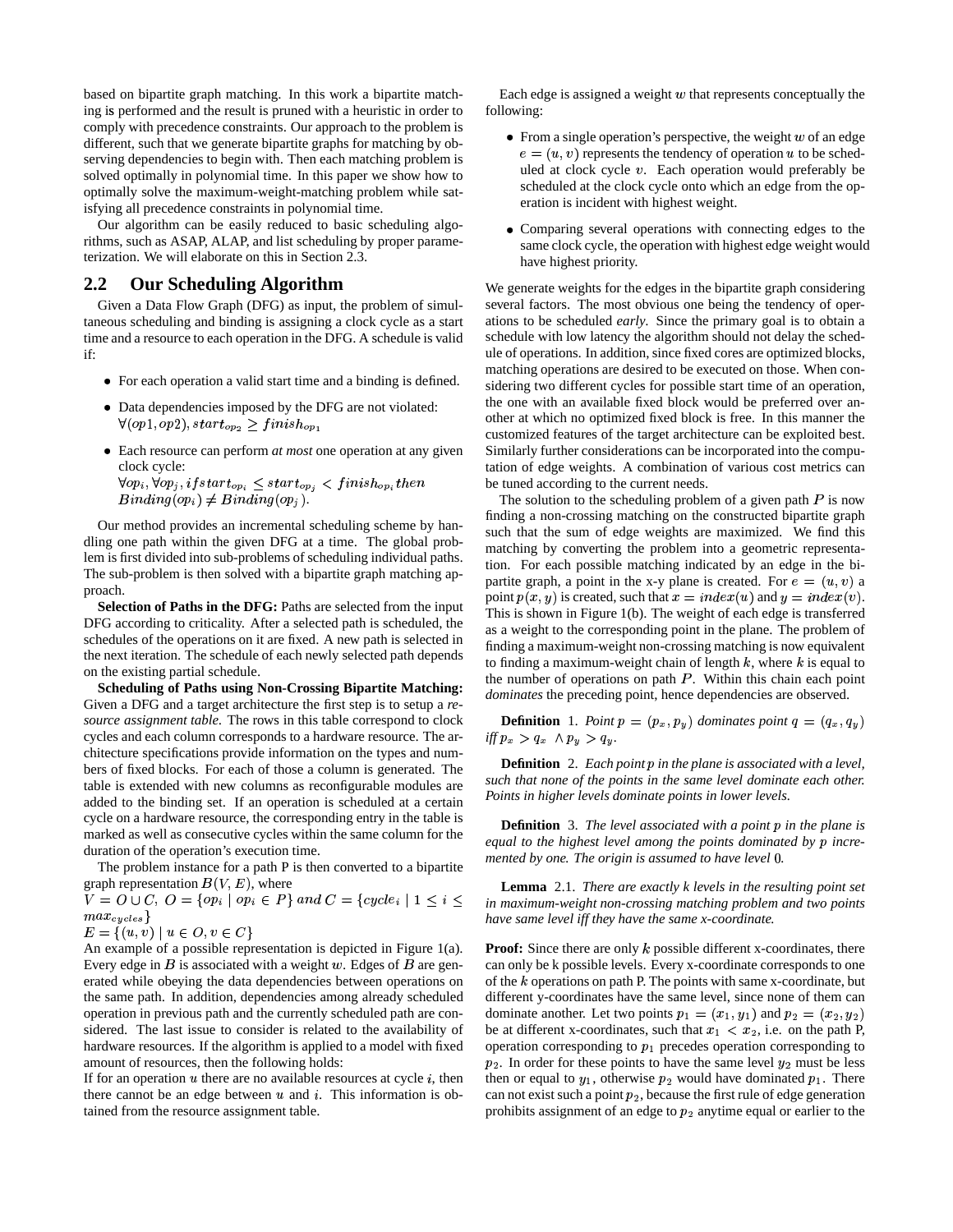first cycle that  $p_1$  was matched with an edge. That means any point at x-coordinate  $x_2$  having smallest y-coordinate would dominate at least one point at x-coordinate  $x_1$ . $\Box$ 

According to Lemma 3.1, a level value to each point in the plane can easily be assigned, where the level of each point is equal to its xcoordinate. A polynomial time algorithm for finding the maximumweight chain is proposed in [5]. In the case of assigning unit weights to each point this algorithm returns the longest chain, which naturally corresponds to the maximum sum of weights. However, when arbitrary weights are assigned to the points in the plane, this algorithm does not necessarily yield a chain of length  $k$ . Another procedure proposed by [7] *only* creates a chain of length equal to the number of operations by using the level information. The *max weighted k chain()* procedure is as follows: *max weighted k chain()*

1 initialize labels of points at level = 1 to their weights and labels of points at other levels to 0

2 **for** level = 2 to k **do**

3 **for** each point in level i **do**

4 max label := maximum label found at previous level among dominated points

5  $label(point) := label(point)+max\_label$ 

6 assign pointer from point to the dominated point providing the max label found to point

### 7 end **for**

#### 8 end **for**

The max-weighted chain construction starts with the point  $p_k$  at level k with highest label.  $p_k$  is added to the max chain as the  $p_k$ th element. The pointer created after the update of  $p_k$ 's label links it to a point  $p_{k-1}$ . By tracing this pointer,  $p_{k-1}$  is located and added to the max chain as the  $k-1$ th element. This is continued until the last pointer points to the first element of the max chain which is at level  $= 1.$ 

**Theorem** 2.1. *max weighted k chain() produces the optimal kchain.*

**Proof:** When computing the labels of the points at  $level = 2$  each  $T_1$ point is linked to a unique point with largest label at  $level = 1$ , such ced that the sum of the weights of the two points is maximum and the dominance relation holds. The maximum label among all points at level 2 would indicate the maximum possible sum of weights for a 2-point chain. When the algorithm proceeds to the next level, labels at the new level will be computed using the partial sums computed in the earlier levels. We know that those partial sums were the maximum possible values while maintaining dominance condition in the chain. Since each point at the new level will pick the maximum partial sum carried from the immediate lower level, the new partial chain sums (labels) will remain maximal. By induction on the number of levels, at  $k$ th level, the point with maximum label indicates the maximum sum of weights of a k-chain. $\Box$ 

#### **2.3 Super-Scheduler Property**

Our scheduling algorithm is reducible to other existing scheduling algorithms. The selection of (*partial*) paths and assignment of weights to the edges in the bipartite graph are the two key issues here. We will demonstrate this conversion property on two scheduling techniques:

**As Soon As Possible (ASAP) Scheduling**: To the edges incident on one operation  $Op_i$ , a monotonically decreasing series of weights is assigned. The edge connecting  $Op_i$  to the earliest clock cycle receives the highest weight and from there on each edge weight to the next cycle is  $\epsilon$  less then the previous one. Here edge weights



**Figure 1: Bipartite Graph Representation**

only reflect the desire of the operations to be scheduled *early*. Each operation can be assigned to the earliest possible cycle designated with the highest weight in the matching.

**List Scheduling**: In list scheduling, operations in the input DFG are ordered according to some priority function The algorithm assigns operations to clock cycles by tracing this ordered *list* and obeying dependencies and resource constraints. In a unit delay case each operation's level would be the length of the longest path to the output. In another case, operations may be ordered according to their slack (ALAP-ASAP). In this setup our incremental path-based scheme can be utilized with the help of a minor addition. We add a data structure that contains information on the number of operations at each priority level, separate numbers for each operation type per level. The algorithm selects the most critical path. Each operation on the path is checked as to whether it can be scheduled at this step. This depends on the following; the operation does not have any predecessor that is not in the path or already scheduled, no operation at a higher priority level exists or no operation of the same type at higher priority level exists. Starting from the first operation in the path, the longest path of operations with qualifying properties are selected and matching-based scheduling is applied on this path.

## **2.4 Complexity of Our Algorithm**

The core of our algorithm is the maximum-weight k-chain procedure. In this procedure, at each level, the number of points are bounded by  $O(C_{max})$ , where  $C_{max}$  is the maximum number of clock cycles included in the bipartite graph. The number of levels is equal to the number of operations on the given path  $P$ . If we denote the number of operations on P with p, then  $n = O(pC_{max})$ . The complexity of *max\_weighted\_k\_chain()* becomes  $O(pC_{max})$ . This procedure is repeated until all operationsin the input DFG are scheduled.

**Theorem** 2.2. *The complexity of geom Scheduling (DFG, IP Library, reconfigurableResource, costFunction(Parameter\_List)) is*  $O(N^2)$ , *where N denotes the number of operations in the DFG.*

**Proof:** If at every step  $i$  a path containing  $p_i$  operations are scheduled, then the total time to schedule a DFG can be expressed as

$$
\sum_{i=1}^{i=\mathop{max}\limits_{s\,t\,e\,p}} p_i \cdot C_{\mathop{max}\limits},
$$

which is equal to

$$
C_{max} \cdot \sum_{i=1}^{i=max_{step}} p_i \text{ and } \sum_{i=1}^{i=max_{step}} p_i = N.
$$

Assuming each operation in the DFG can be performed within a constant number of clock cycles, the maximum number of clock